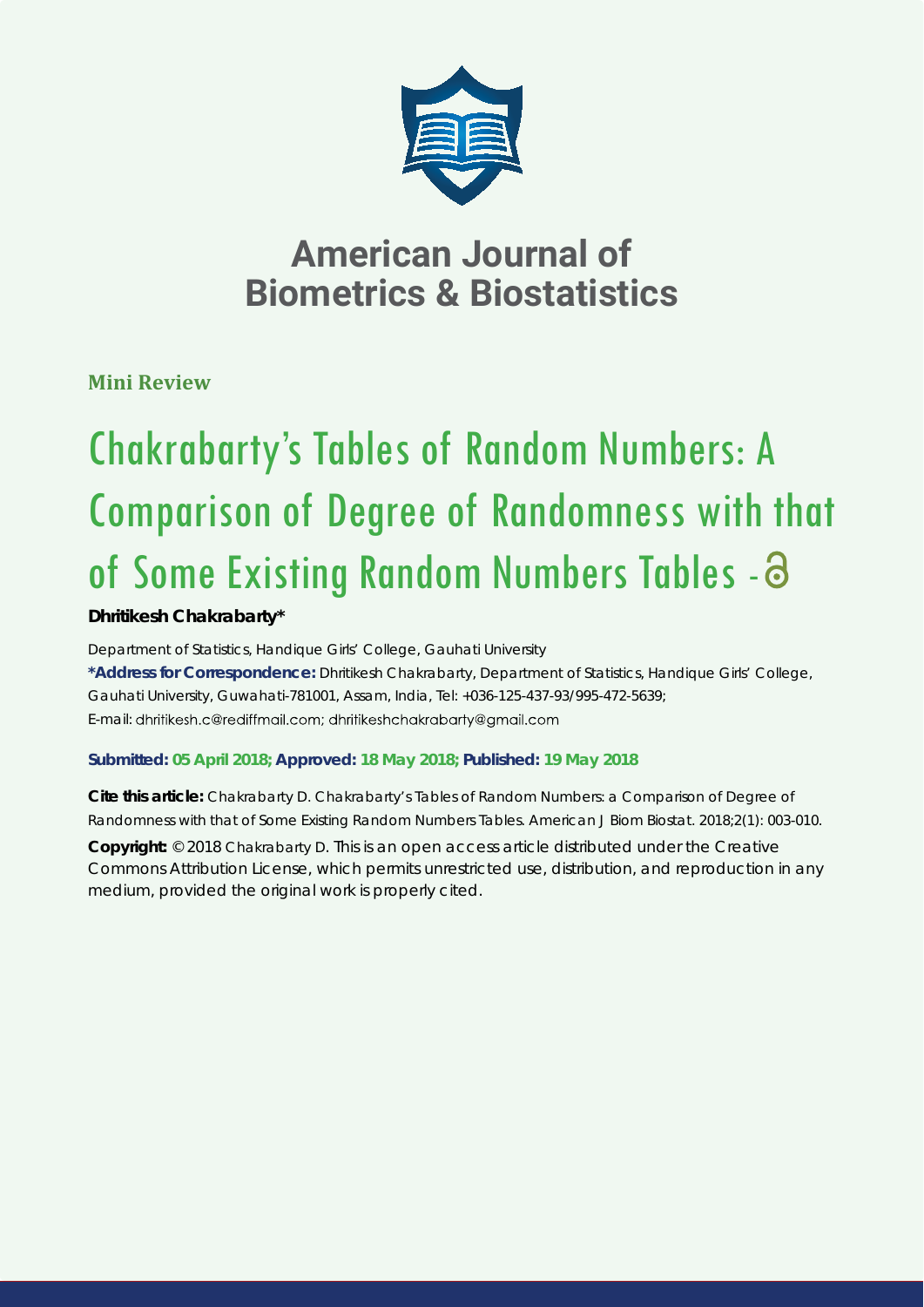### **ABSTRACT**

A comparative study has been carried out on the degree of randomness of the two tables of random numbers due to Chakrabarty with the four tables of random numbers due to (1) Tippet, (2) Fisher & Yates, (3) Kendall & Smith and (4) Rand Corporation The degree of randomness has been examined on the basis of the significance of difference between the observed frequencies and the corresponding expected frequencies of the 10 digits. Chi-square  $(\chi^2)$  test has been applied in examining the said significance. This paper describes the examination of randomness of the six random numbers tables and a comparison of the degree of randomness of them.

**Keywords**: Random numbers table; Tippet; Fisher & Yates; Kendall & Smith; Rand corporation; Chakrabarty; Degree of randomness; Chi-square test

### **INTRODUCTION**

The scientific method of selecting a random sample, that has been found to be the vital or basic work in almost every branch of experimental sciences, consists of the use of random numbers table. Several tables of random numbers have already been constructed by the renowned scientists. Some of them are due to Fisher & Yates [1], Hald [2], Hill & Hill [3], Kendall & Smith [4], Mahalanobis [5], Manfred [6], Moses & Oakford [7], Quenouille [8], RAND Corporation [9], Rao, Mitra & Matthai [10], Rohlf & Sokal [11], Royo & Ferrer [12], Snedecor and Cochran [13], Tippett [14], etc. Recently, Chakrabarty [15,16] has constructed two tables of random numbers, one for random two-digit numbers [15] and the other for random three-digit numbers [16].

Fisher & Yates had selected the numbers from the 10<sup>th</sup> to 19<sup>th</sup> digits of A.S. Thompson's 20-figure logarithmic tables and recognized them as random numbers. In choosing from those digits, an element of randomness was introduced by using playing cards for the selection of half pages of the tables and of a column between  $10<sup>th</sup>$  to  $19<sup>th</sup>$  and finally for allotting these digits to the 50<sup>th</sup> place in a block. The method applied in selecting the numbers, by Fisher & Yates, creates a doubt on the randomness of the numbers generated. This leads to the necessity of examining the degree of randomness of the random numbers table constructed by Fisher and Yates. Similarly, there is also necessity of examining the degree of randomness of the tables of random numbers due to Tippet, Kendall & Smith and Rand Corporation respectively. In the meantime, some studies have been made on examining the degree of randomness of the four tables of random numbers due to Tippet, Fisher & Yates, Kendall & Smith and Rand Corporation respectively [17-18]. In the current attempt, a comparative study has been carried out on the degree of randomness of the two tables of random numbers due to Chakrabarty with the four tables of random numbers due to [19] Tippet, [20] Fisher & Yates, [15] Kendall & Smith and [16] Rand Corporation. The degree of randomness has been examined on the basis of the significance of difference between the observed frequencies and the corresponding expected frequencies of the 10 digits. Chi-square  $(\chi^2)$  test has been applied in examining the said significance. This paper describes the examination of randomness of the six random numbers tables and a comparison of the degree of randomness of them.

### **THE TEST STATISTIC USED**

The Chi-square statistic test innovated by Pearson  $[1,2,8,9,12,21]$ 27] which is a test statistic used for testing of the goodness of fit, has suitably been applied here in testing the degree of randomness of table of random numbers. A test of goodness of fit establishes whether or not an observed frequency distribution differs from a theoretical distribution.

## **The procedure of the test includes the following steps**

- 1. Compute the value of the chi-squared  $(\chi^2)$  test statistic which resembles a normalized sum of squares of the deviations between the observed frequencies and the corresponding theoretical frequencies.
- 2. Determine the degrees of freedom of that statistic, which is essentially the number of categories reduced by the number of parameters of the fitted distribution.
- 3. Choose the level of significance of the test.
- 4. Compare the observed (computed) value of  $\chi^2$  to the corresponding theoretical value from the chi-squared distribution with degrees of freedom and the selected level of significance.
- 5. Reject the null hypothesis that the difference between the observed frequency and the theoretical frequency is insignificant based on whether observed (computed) value of  $\chi^2$  exceeds the corresponding theoretical value of  $\chi^2$ .

#### **The chi-squared test is based on the following assumptions**

Assumptions-1 (Randomness of data): The sampled data are assumed to be drawn by a random sampling from a fixed distribution or population.

Assumptions-2 (Adequate sample size): The size of the sample is assumed to be sufficiently large.

**Assumptions-3 (Adequate cell frequency):** Frequency corresponding to each cell requires 5 or more. When this assumption is not met, Yates's correction [27,14] is applied.

Assumptions-4 (Independence): The observations are assumed to be independent of each other.

#### **Chi-square statistic for the current study**

The random numbers tables under study are as follows:

(1) Tippet's Random Numbers Table [14]: This table consists of 10400 four-digit numbers

giving in all 41600 single digits.

(2) Fisher & Yates Random Numbers Table [1]: This table comprises 7500 random two-digit

numbers giving in all 15000 single digits.

(3) Kendall and Smith's Random Numbers Table [4]: This table consists of 25000 random four-

digit numbers giving in all 100000 single digits.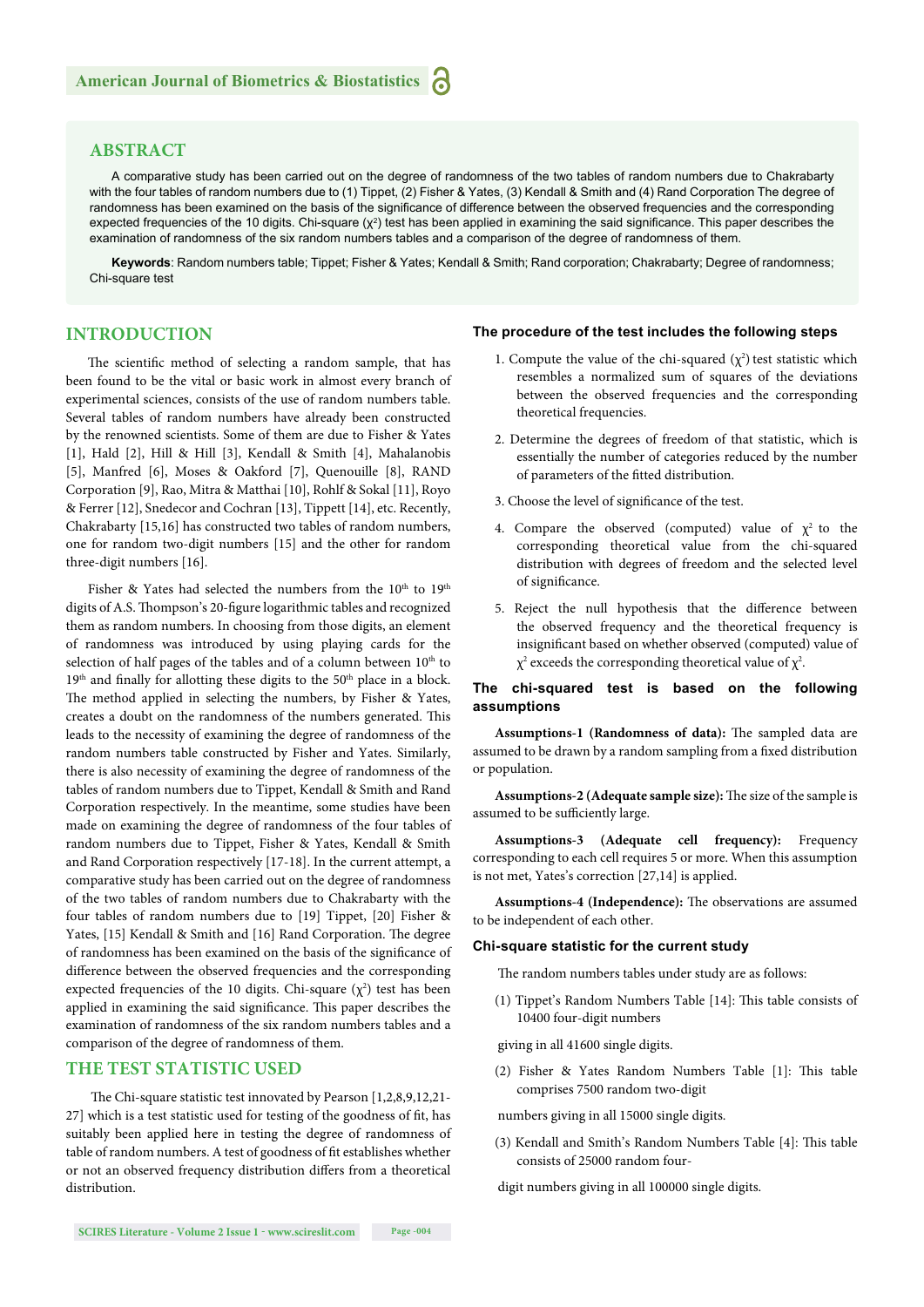|                |                |         |         |             | Table-1: Observed value of <sup>x2</sup> Statistic of Random Numbers Tables. |               |
|----------------|----------------|---------|---------|-------------|------------------------------------------------------------------------------|---------------|
| Number of      |                |         |         |             | Value of $x^2$ of Table of Random Numbers due to                             |               |
| Digits $(1st)$ | <b>Tippett</b> | Fisher  | Kendall | Rand        | Chakrabarty                                                                  | Chakrabarty   |
|                |                | & Yates | & Smith | Corporation | (two-digit)                                                                  | (three-digit) |
| 100            | 3.4            | 15.4    | 5.6     | 5.7         | 0                                                                            | 0             |
| 200            | 7.9            | 17.7    | 13.4    | 11.6        | 0                                                                            | 0             |
| 300            | 8.1923         | 18.386  | 7.265   | 9.52        | 0                                                                            | 0             |
| 400            | 11.25          | 13.1    | 9.75    | 6.416       | 0                                                                            | 0             |
| 500            | 14.8           | 6.28    | 10.16   | 8.52        | 0                                                                            | 0             |
| 600            | 15.6017        | 10.008  | 12.769  | 6.772       | 0                                                                            | 0             |
| 700            | 8.7705         | 6.55    | 11.687  | 6.285       | 0                                                                            | 0             |
| 800            | 5.8            | 6.75    | 11.226  | 7.202       | 0                                                                            | 0             |
| 900            | 10.5318        | 6.189   | 10.267  | 7.967       | 0                                                                            | 0             |
| 1000           | 6.42           | 5.48    | 7.84    | 10.36       | 0                                                                            | 0             |
| 1100           | 11.398         | 7.95    | 9.417   | 7.289       | 0                                                                            | 0             |
| 1200           | 13.1479        | 7.076   | 7.206   | 6.014       | 0                                                                            | 0             |
| 1300           | 10.9994        | 8.682   | 6.7687  | 6.614       | 0                                                                            | 0             |
| 1400           | 10.0284        | 7.995   | 5.643   | 9.729       | 0                                                                            | 0             |
| 1500           | 9.9269         | 7.644   | 7.026   | 7.815       | 0                                                                            | 0             |
| 1600           | 8.8126         | 7.961   | 5.174   | 6.961       | 0                                                                            | 0             |
| 1700           | 9.5345         | 8.2808  | 4.882   | 8.858       | 0                                                                            | 0             |
| 1800           | 9.398          | 8.702   | 4.167   | 8.798       | 0                                                                            | 0             |
| 1900           | 9.4842         | 7.714   | 3.147   | 7.62        | 0                                                                            | 0             |
| 2000           | 8.4            | 9.97    | 2.43    | 7.81        | 0                                                                            | 0             |
| 2100           | 6.9248         | 9.014   | 2.04    | 6.905       | 0                                                                            | 0             |
| 2200           | 4.5816         | 8.297   | 2.583   | 6.138       | 0                                                                            | 0             |
|                | 4.3787         | 8.994   |         | 5.251       | 0                                                                            | 0             |
| 2300           |                |         | 2.565   |             | 0                                                                            | 0             |
| 2400           | 4.0041         | 10.2405 | 4.225   | 4.842       |                                                                              |               |
| 2500           | 3.664          | 11.104  | 3.768   | 4.976       | 0                                                                            | 0             |
| 2600           | 5.3768         | 9.9448  | 3.7144  | 5.13        | 0                                                                            | 0             |
| 2700           | 4.2889         | 8.541   | 4.628   | 5.295       | 0                                                                            | 0             |
| 2800           | 4.6569         | 6.999   | 2.971   | 5.871       | 0                                                                            | 0             |
| 2900           | 5.7929         | 4.538   | 3.00    | 5.889       | 0                                                                            | 0             |
| 3000           | 5.6331         | 6.604   | 2.878   | 6.544       | 0                                                                            | 0             |
| 3100           | 6.0767         | 4.647   | 2.687   | 6.157       | 0                                                                            | 0             |
| 3200           | 6.4124         | 3.884   | 2.887   | 6.363       | 0                                                                            | 0             |
| 3300           | 6.7509         | 4.066   | 2.077   | 3.829       | 0                                                                            | 0             |
| 3400           | 6.8759         | 4.6707  | 2.695   | 3.954       | 0                                                                            | 0             |
| 3500           | 8.5087         | 4.9755  | 2.69    | 3.206       | 0                                                                            | 0             |
| 3600           | 6.6126         | 3.7949  | 3.071   | 2.832       | 0                                                                            | 0             |
| 3700           | 7.2001         | 3.358   | 2,944   | 0.024       | 0                                                                            | 0             |
| 3800           | 7.5998         | 3.1901  | 3.201   | 2.395       | 0                                                                            | 0             |
| 3900           | 7.3331         | 4.2056  | 4.498   | 2.303       | 0                                                                            | 0             |
| 4000           | 8.335          | 4.9175  | 4.4715  | 1.738       | 0                                                                            | 0             |
| 4100           | 8.4865         | 4.4239  | 4.312   | 1.668       | 0                                                                            | 0             |
| 4200           | 8.2709         | 3.8658  | 4.262   | 2.484       | 0                                                                            | 0             |
| 4300           | 7.7256         | 4.2776  | 5.1503  | 1.962       | 0                                                                            | 0             |
| 4400           | 10.6277        | 4.0041  | 5.2983  | 1.394       | 0                                                                            | 0             |
| 4500           | 9.53           | 3.7807  | 5.858   | 1.848       | 0                                                                            | 0             |
| 4600           | 8.027          | 7.2959  | 5.321   | 2.288       | 0                                                                            | 0             |
| 4700           | 9.932          | 2.4961  | 4.077   | 2.267       | 0                                                                            | 0             |
| 4800           | 10.103         | 3.245   | 4.013   | 3.216       | 0                                                                            | 0             |
| 4900           | 11.369         | 2.898   | 5.245   | 2.726       | 0                                                                            | 0             |
| 5000           | 11.392         | 2.7952  | 5.484   | 3.136       | 0                                                                            | 0             |
| 5100           | 10.5675        | 3.589   | 5.783   | 2.709       | 0                                                                            | 0             |
| 5200           | 11.1768        | 5.777   | 6.501   | 2.776       | 0                                                                            | 0             |
| 5300           | 11.4629        | 3.6998  | 5.412   | 3.558       | 0                                                                            | 0             |
| 5400           | 10.5303        | 3.8445  | 5.036   | 3.457       | 0                                                                            | 0             |
| 5500           | 10.4275        | 3.6058  | 5.388   | 3.874       | 0                                                                            | 0             |
| 5600           | 10.5318        | 5.0036  | 5.462   | 3.933       | 0                                                                            | 0             |
| 5700           | 11.3367        | 5.7851  | 4.681   | 3.841       | 0                                                                            | 0             |
|                |                |         |         |             | 0                                                                            |               |
| 5800           | 15.814         | 6.3243  | 4.092   | 4.438       |                                                                              | 0             |
| 5900           | 10.135         | 7.0341  | 4.307   | 4.608       | 0                                                                            | 0             |
| 6000           | 10.805         | 6.688   | 5.362   | 4.843       | 0                                                                            | 0             |

| 6100  | 9.8492 | 7.3731 | 6.423  | 5.587  | 0 | 0 |
|-------|--------|--------|--------|--------|---|---|
| 6200  | 9.5807 | 7.4613 | 6.395  | 7.04   | 0 | 0 |
| 6300  | 9.4377 | 7.3573 | 5.806  | 6.821  | 0 | 0 |
| 6400  | 10.669 | 7.279  | 6.675  | 5.381  | 0 | 0 |
| 6500  | 9.3656 | 6.636  | 6.774  | 6.681  | 0 | 0 |
| 6600  | 10.458 | 6.2479 | 6.649  | 5.907  | 0 | 0 |
| 6700  | 10.372 | 5.7576 | 7.77   | 5.647  | 0 | 0 |
| 6800  | 8.3655 | 3.5674 | 8.027  | 5.77   | 0 | 0 |
| 6900  | 8.6899 | 5.406  | 6.892  | 6.889  | 0 | 0 |
| 7000  | 8.0287 | 3.4273 | 6.206  | 7.066  | 0 | 0 |
| 7100  | 7.8962 | 5.084  | 7.088  | 5.961  | 0 | 0 |
| 7200  | 8.6185 | 5.203  | 6.621  | 5.696  | 0 | 0 |
| 7300  | 8.9613 | 3.047  | 6.239  | 4.827  | 0 | 0 |
| 7400  | 8.9986 | 5.1216 | 6.565  | 5.289  | 0 | 0 |
| 7500  | 8.333  | 6.071  | 6.193  | 4.659  | 0 | 0 |
| 7600  | 9.1746 | 5.544  | 6.524  | 5.51   | 0 | 0 |
| 7700  | 9.699  | 4.8017 | 7.528  | 5.732  | 0 | 0 |
|       |        |        |        |        |   |   |
| 7800  | 8.7332 | 6.1348 | 7.336  | 5.661  | 0 | 0 |
| 7900  | 9.2667 | 5.2715 | 7.863  | 6.885  | 0 | 0 |
| 8000  | 8.7695 | 5.504  | 7.771  | 6.774  | 0 | 0 |
| 8100  | 7.3679 | 4.8868 | 6.998  | 6.72   | 0 | 0 |
| 8200  | 8.251  | 4.6364 | 6.919  | 7.784  | 0 | 0 |
| 8300  | 7.6912 | 4.1867 | 6.461  | 7.071  | 0 | 0 |
| 8400  | 7.567  | 3.5018 | 6.956  | 6.095  | 0 | 0 |
| 8500  | 6.9876 | 3.072  | 8.74   | 6.519  | 0 | 0 |
| 8600  | 7.2584 | 3.2025 | 9.522  | 7.955  | 0 | 0 |
| 8700  | 7.7045 | 3.7743 | 9.523  | 8.123  | 0 | 0 |
| 8800  | 7.4427 | 4.5071 | 10.568 | 8.805  | 0 | 0 |
| 8900  | 7.896  | 3.9144 | 9.971  | 7.345  | 0 | 0 |
| 9000  | 7.8026 | 4.248  | 9.841  | 6.473  | 0 | 0 |
| 9100  | 7.4145 | 4.2746 | 10.378 | 6.729  | 0 | 0 |
| 9200  | 8.5159 | 4.4044 | 10.162 | 7,748  | 0 | 0 |
| 9300  | 8.1087 | 5.6684 | 9.965  | 8.078  | 0 | 0 |
| 9400  | 9.3894 | 5.813  | 9.531  | 7.944  | 0 | 0 |
| 9500  | 10.404 | 5.8473 | 9.404  | 7.761  | 0 | 0 |
| 9600  | 9.7165 | 5.9722 | 9.039  | 9.219  | 0 | 0 |
| 9700  | 9.9068 | 4.8202 | 9.421  | 9.074  | 0 | 0 |
| 9800  | 9.8328 | 5.7298 | 9.067  | 9.615  | 0 | 0 |
| 9900  | 8.9808 | 5.0662 | 9.419  | 9.217  | 0 | 0 |
| 10000 | 8.296  | 5.432  | 9.391  | 8.442  | 0 | 0 |
| 10100 | 9.2524 | 4.992  | 9.03   | 9.132  | 0 | 0 |
| 10200 | 8.2079 | 4.8175 | 9.682  | 8.45   | 0 | 0 |
| 10300 | 8.0387 | 4.4821 | 10.189 | 8.669  | 0 | 0 |
| 10400 | 8.1328 | 3.8945 | 9.105  | 9.223  | 0 | 0 |
| 10500 | 8.591  | 3.872  | 8.75   | 8.702  | 0 | 0 |
| 10600 | 9.4579 | 4.0281 | 8.944  | 8.935  | 0 | 0 |
| 10700 | 9.9099 | 4.677  | 8.066  | 8.911  | 0 | 0 |
| 10800 | 9.4313 | 4.594  | 7.659  | 9.49   | 0 | 0 |
| 10900 | 8.2084 | 4.203  | 8.427  | 9.615  | 0 | 0 |
| 11000 | 6.5808 | 3.9865 | 8.571  | 8.815  | 0 | 0 |
| 11100 | 6.6414 | 4.3925 | 8.451  | 8.933  | 0 | 0 |
| 11200 | 5.848  | 4.651  | 9.253  | 9.187  | 0 | 0 |
|       | 5.5923 |        | 8.567  | 9.346  | 0 | 0 |
| 11300 |        | 4.5079 |        |        |   |   |
| 11400 | 5.0608 | 4.0389 | 7.441  | 9.599  | 0 | 0 |
| 11500 | 4.484  | 3.8884 | 7.708  | 9.912  | 0 | 0 |
| 11600 | 4.869  | 4.2668 | 8.216  | 10.023 | 0 | 0 |
| 11700 | 5.0943 | 5.293  | 8.937  | 9.838  | 0 | 0 |
| 11800 | 4.536  | 6.614  | 8.396  | 9.102  | 0 | 0 |
| 11900 | 4.531  | 5.7344 | 7.337  | 9.321  | 0 | 0 |
| 12000 | 4.3896 | 5.671  | 6.824  | 9.573  | 0 | 0 |
| 12100 | 5.287  | 5.4714 | 7.427  | 10.79  | 0 | 0 |
| 12200 | 5.052  | 6.1468 | 7.308  | 9.612  | 0 | 0 |
| 12300 | 5.073  | 5.469  | 7.215  | 9.704  | 0 | 0 |
| 12400 | 5.608  | 7.8212 | 6.288  | 8.875  | 0 | 0 |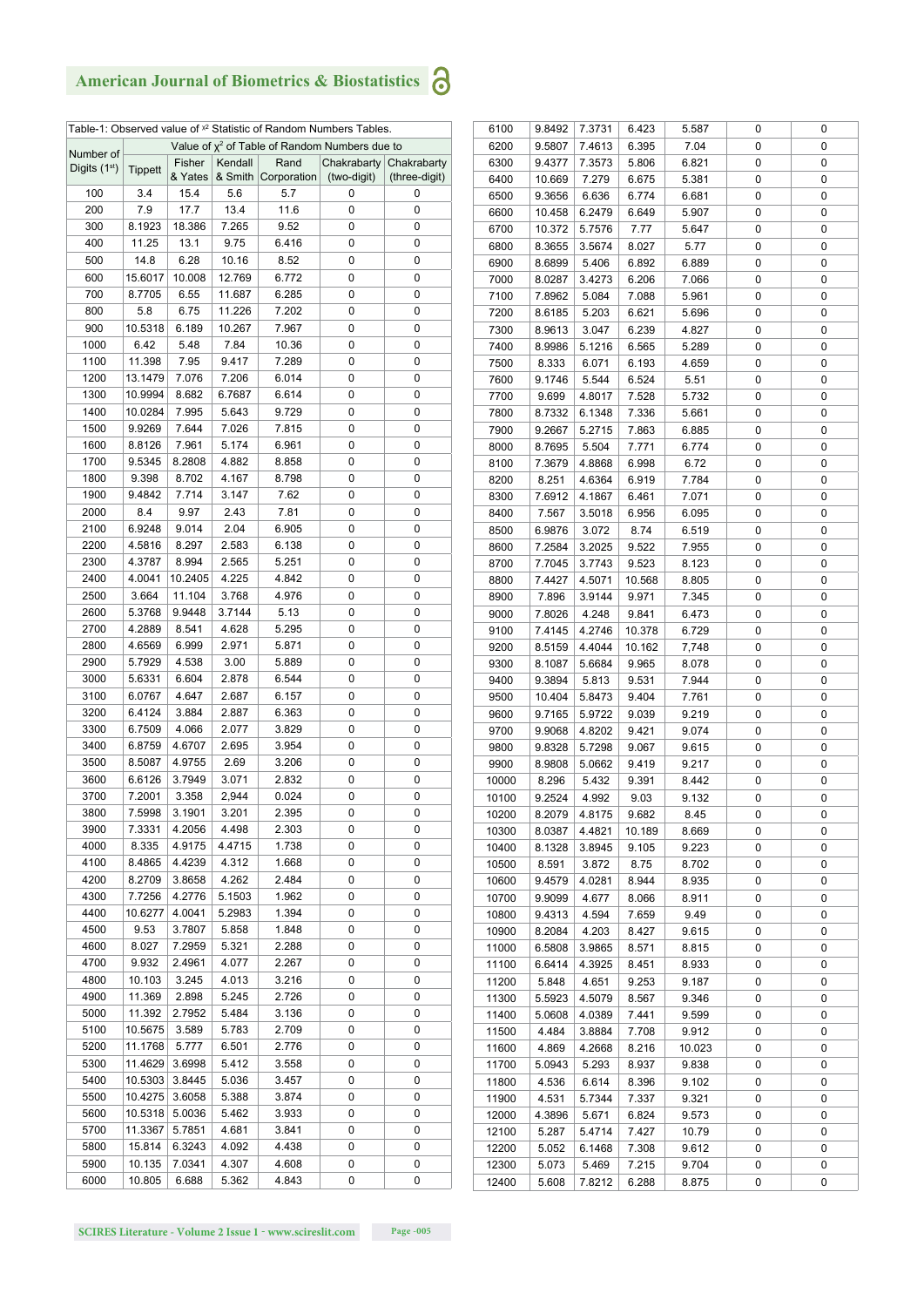| 12500 | 6.32    | 8.2478 | 6.32  | 9.192  | 0 | 0 |
|-------|---------|--------|-------|--------|---|---|
| 12600 | 6.7166  | 8.509  | 6.30  | 9.843  | 0 | 0 |
| 12700 | 7.1556  | 8.8626 | 6.485 | 9.517  | 0 | 0 |
| 12800 | 7.4749  | 8.3969 | 7.283 | 8.926  | 0 | 0 |
| 12900 | 7.1319  | 8.9979 | 8.566 | 8.926  | 0 | 0 |
| 13000 | 6.3431  | 9.469  | 7.529 | 8.333  | 0 | 0 |
| 13100 | 6.0259  | 8.8581 | 7.889 | 8.057  | 0 | 0 |
| 13200 | 5.5684  | 9.664  | 7.999 | 8.389  | 0 | 0 |
|       |         |        |       |        |   |   |
| 13300 | 5.7254  | 9.766  | 8.239 | 8.849  | 0 | 0 |
| 13400 | 6.3911  | 8.4756 | 7.153 | 10.001 | 0 | 0 |
| 13500 | 11.8595 | 9.497  | 6,262 | 9.787  | 0 | 0 |
| 13600 | 4.9459  | 6.5339 | 6.574 | 10.303 | 0 | 0 |
| 13700 | 4.7411  | 9.3647 | 6.998 | 10.039 | 0 | 0 |
| 13800 | 3.5648  | 8.817  | 6.755 | 9.542  | 0 | 0 |
| 13900 | 4.885   | 8.5059 | 6.64  | 9.567  | 0 | 0 |
| 14000 | 12.3586 | 8.2736 | 5.635 | 9.076  | 0 | 0 |
| 14100 | 4.9539  | 8.566  |       |        |   | 0 |
|       |         |        | 5.127 | 9.158  | 0 |   |
| 14200 | 4.4883  | 9.5832 | 4.769 | 9.466  | 0 | 0 |
| 14300 | 4.3462  | 10.449 | 4.736 | 8.419  | 0 | 0 |
| 14400 | 4.1505  | 10.526 | 4.918 | 7.866  | 0 | 0 |
| 14500 | 6.1549  | 10.192 | 5.397 | 7.696  | 0 | 0 |
| 14600 | 4.4307  | 9.941  | 5.412 | 8.59   | 0 | 0 |
| 14700 | 4.1109  | 9.987  | 5.507 | 8.01   | 0 | 0 |
| 14800 | 3.449   | 9.725  | 5.161 | 7.612  | 0 | 0 |
|       |         |        |       |        |   |   |
| 14900 | 3.449   | 8.614  | 5.246 | 8.008  | 0 | 0 |
| 15000 | 3.1974  | 26.118 | 5.111 | 8.463  | 0 | 0 |
| 15100 | 3.094   |        | 5.608 | 7.927  | 0 | 0 |
| 15200 | 3.617   |        | 5.289 | 7.82   | 0 | 0 |
| 15300 | 3.3507  |        | 4.314 | 7.388  | 0 | 0 |
| 15400 | 3.3773  |        | 4.554 | 6.506  | 0 | 0 |
| 15500 | 3.3915  |        | 4.276 | 6.058  | 0 | 0 |
| 15600 | 2.994   |        | 3.483 | 7.094  | 0 | 0 |
|       |         |        |       |        |   |   |
| 15700 | 3.3114  |        | 3.261 | 7.338  | 0 | 0 |
| 15800 | 2.3523  |        | 3.445 | 7.343  | 0 | 0 |
| 15900 | 3.182   |        | 3.39  | 6.839  | 0 | 0 |
| 16000 | 3.2736  |        | 3.732 | 6.88   | 0 | 0 |
| 16100 | 2.9751  |        | 3.492 | 6.991  | 0 | 0 |
| 16200 | 2.3912  |        | 3.327 | 6.323  | 0 | 0 |
| 16300 | 2.7744  |        | 2.836 | 6.673  | 0 | 0 |
| 16400 | 2.5864  |        | 3.04  | 6.565  | 0 | 0 |
| 16500 | 2.4243  | ------ | 3.171 | 6.777  | 0 | 0 |
|       |         |        |       |        |   |   |
| 16600 | 2.2081  |        | 3.562 | 7.668  | 0 | 0 |
| 16700 | 2.321   |        | 3.433 | 7.3682 | 0 | 0 |
| 16800 | 2,5904  |        | 3.137 | 7.319  | 0 | 0 |
| 16900 | 1.8203  |        | 3.536 | 7.578  | 0 | 0 |
| 17000 | 1.885   |        | 3.955 | 7.637  | 0 | 0 |
| 17100 | 1.5281  |        | 3.93  | 7.773  | 0 | 0 |
| 17200 | 1.5152  |        | 4.226 | 8.28   | 0 | 0 |
| 17300 | 1.6973  |        | 4.004 | 7.513  | 0 | 0 |
|       |         |        |       |        |   |   |
| 17400 | 1.6859  |        | 4.045 | 6.96   | 0 | 0 |
| 17500 | 1.537   |        | 4.129 | 6.765  | 0 | 0 |
| 17600 | 1.546   |        | 4.501 | 6.758  | 0 | 0 |
| 17700 | 1.6856  |        | 4.771 | 7.219  | 0 | 0 |
| 17800 | 1.546   |        | 4.868 | 7.76   | 0 | 0 |
| 17900 | 2.3487  |        | 4.318 | 7.859  | 0 | 0 |
| 18000 | 1.8919  |        | 4.837 | 7.851  | 0 | 0 |
| 18100 | 2.282   |        | 5.262 | 8.082  | 0 | 0 |
| 18200 | 2.313   |        | 5.083 | 8.06   | 0 | 0 |
|       |         |        |       |        |   |   |
| 18300 | 2.549   |        | 4.958 | 8.19   | 0 | 0 |
| 18400 | 2.4539  |        | 4.589 | 7.977  | 0 | 0 |
| 18500 | 2.3757  |        | 4.312 | 7.446  | 0 | 0 |
| 18600 | 2.4022  |        | 3.887 | 7.512  | 0 | 0 |
| 18700 | 2.6152  |        | 3.72  | 6.953  | 0 | 0 |
| 18800 | 2.157   |        | 3.812 | 7.09   | 0 | 0 |
|       |         |        |       |        |   |   |

| 18900 | 2.656   |        | 4.079 | 6.965  | 0 | 0 |
|-------|---------|--------|-------|--------|---|---|
| 19000 | 3.2563  |        | 3.855 | 5.575  | 0 | 0 |
| 19100 | 2.377   |        | 3.852 | 7.087  | 0 | 0 |
| 19200 | 2.714   |        | 4.476 | 7.228  | 0 | 0 |
| 19300 | 2.468   |        | 3.652 | 7.469  | 0 | 0 |
| 19400 | 2.802   |        | 3.791 | 7.755  | 0 | 0 |
| 19500 | 3.138   |        | 3.256 | 8.146  | 0 | 0 |
|       |         |        |       |        |   |   |
| 19600 | 2.989   |        | 3.921 | 8.114  | 0 | 0 |
| 19700 | 2.864   |        | 3.474 | 7.868  | 0 | 0 |
| 19800 | 3.0296  |        | 3.346 | 8.371  | 0 | 0 |
| 19900 | 2.912   |        | 3.454 | 8.712  | 0 | 0 |
| 20000 | 2.798   |        | 3.203 | 8.232  | 0 | 0 |
| 20100 | 3.203   |        | 3.061 | 7.638  | 0 | 0 |
| 20200 | 3.637   |        | 3.582 | 8.312  | 0 | 0 |
| 20300 | 3.8863  |        | 3.714 | 7.908  | 0 | 0 |
| 20400 | 3.65    |        | 3.89  | 7.932  | 0 | 0 |
| 20500 | 3.789   |        | 3.769 | 6.835  | 0 | 0 |
| 20600 | 3.817   |        | 3.629 | 7.956  | 0 | 0 |
| 20700 | 3.759   | ------ | 3.657 | 7.706  | 0 | 0 |
| 20800 | 4.119   |        | 3.635 | 7.956  | 0 | 0 |
| 20900 | 4.388   |        | 3.84  | 8.532  | 0 | 0 |
| 21000 | 4.692   |        | 3.634 | 9.224  | 0 | 0 |
| 21100 | 3.752   |        | 3.978 | 9.031  | 0 | 0 |
| 21200 | 4.1596  |        | 4.074 | 9.387  | 0 | 0 |
| 21300 | 4.0916  | ------ | 3.962 | 9.174  | 0 | 0 |
|       |         |        |       |        |   |   |
| 21400 | 3.848   |        | 3.96  | 9.5325 | 0 | 0 |
| 21500 | 3.926   |        | 3.824 | 8.824  | 0 | 0 |
| 21600 | 3.724   |        | 3.607 | 8.916  | 0 | 0 |
| 21700 | 5.021   |        | 3.65  | 8.03   | 0 | 0 |
| 21800 | 3.382   |        | 3.445 | 8.3197 | 0 | 0 |
| 21900 | 3.224   |        | 3.401 | 8.504  | 0 | 0 |
| 22000 | 3.3899  |        | 3.577 | 8.416  | 0 | 0 |
| 22100 | 3.5105  |        | 3.576 | 8.729  | 0 | 0 |
| 22200 | 3.1577  |        | 4.393 | 9.111  | 0 | 0 |
| 22300 | 3.5166  |        | 4.498 | 9.601  | 0 | 0 |
| 22400 | 3.5672  |        | 3.791 | 9.256  | 0 | 0 |
| 22500 | 3.3201  |        | 4.632 | 8.53   | 0 | 0 |
| 22600 | 3.0983  |        | 3.832 | 8.742  | 0 | 0 |
| 22700 | 2.9388  |        | 3.957 | 9.347  | 0 | 0 |
| 22800 | 3.153   |        | 4.306 | 8.844  | 0 | 0 |
| 22900 | 2.9298  | ------ | 5.351 | 8.904  | 0 | 0 |
| 23000 | 2.9128  |        | 3.543 | 9.227  | 0 | 0 |
| 23100 | 2.574   |        | 3.185 | 9.44   | 0 | 0 |
| 23200 | 2.5741  |        | 3.669 | 9.958  | 0 | 0 |
| 23300 | 2.77129 |        | 3.833 | 10.081 | 0 | 0 |
|       | 2.3837  |        |       |        | 0 | 0 |
| 23400 |         |        | 3.649 | 10.334 |   |   |
| 23500 | 2.4918  |        | 3.713 | 10.214 | 0 | 0 |
| 23600 | 2.2985  |        | 3.57  | 10.232 | 0 | 0 |
| 23700 | 2.2616  |        | 3.52  | 9.951  | 0 | 0 |
| 23800 | 2.4785  |        | 3.734 | 9.931  | 0 | 0 |
| 23900 | 2.274   |        | 4.15  | 10.213 | 0 | 0 |
| 24000 | 2.2924  |        | 4.169 | 10.257 | 0 | 0 |
| 24100 | 2.326   |        | 3.766 | 10.613 | 0 | 0 |
| 24200 | 2.2385  |        | 3.858 | 10.798 | 0 | 0 |
| 24300 | 2.162   |        | 3.968 | 9.958  | 0 | 0 |
| 24400 | 2.3401  |        | 4.298 | 10.019 | 0 | 0 |
| 24500 | 2.7055  |        | 4.698 | 10.613 | 0 | 0 |
| 24600 | 2.821   |        | 4.556 | 10.778 | 0 | 0 |
| 24700 | 2.8491  |        | 4.24  | 11.301 | 0 | 0 |
| 24800 | 3.5152  |        | 3.772 | 11.589 | 0 | 0 |
| 24900 | 2.6747  |        | 3.961 | 11.111 | 0 | 0 |
| 25000 | 3.3152  |        | 4.32  | 10.604 | 0 | 0 |
| 25100 | 3.8342  |        | 4.372 | 10.405 | 0 | 0 |
| 25200 | 3.9595  |        | 4.155 | 11.133 | 0 | 0 |
|       |         |        |       |        |   |   |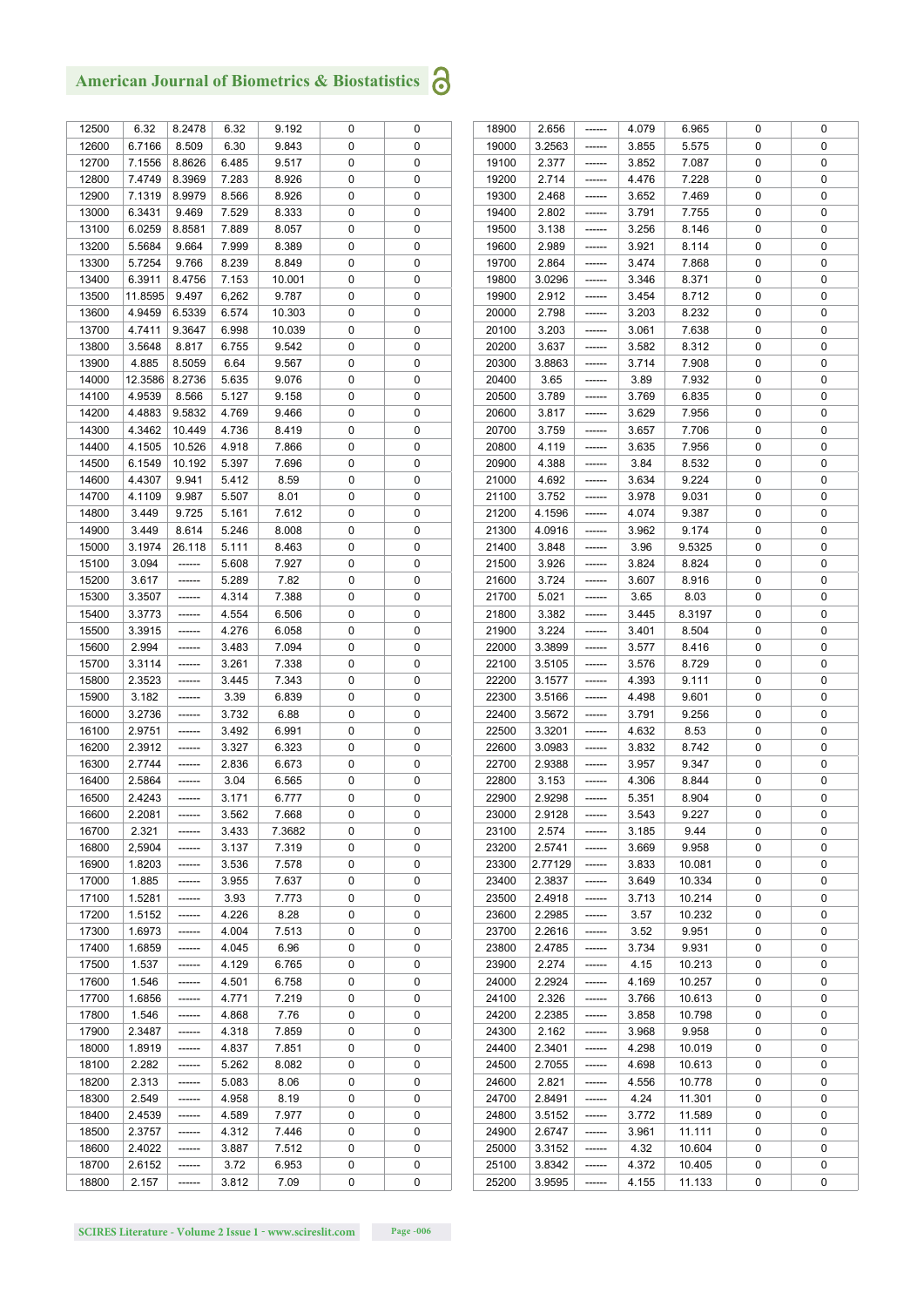| 25300 | 4.098  | ------ | 3.943  | 11.399 | 0 | 0 |
|-------|--------|--------|--------|--------|---|---|
| 25400 | 4.3545 |        | 3.903  | 11.031 | 0 | 0 |
| 25500 | 4.1754 |        | 3.77   | 11.336 | 0 | 0 |
| 25600 | 3.921  |        | 3.475  | 11.474 | 0 | 0 |
| 25700 | 4.3292 |        | 3.281  | 10.904 | 0 | 0 |
| 25800 | 4.5341 |        | 3.35   | 10.981 | 0 | 0 |
| 25900 | 4.3937 |        | 3.138  | 10.536 | 0 | 0 |
| 26000 | 4.4678 |        | 3.16   | 11.166 | 0 | 0 |
|       |        |        |        |        |   |   |
| 26100 | 4.4131 |        | 3.164  | 11.307 | 0 | 0 |
| 26200 | 4.6464 |        | 3.23   | 9.703  | 0 | 0 |
| 26300 | 4.7937 |        | 2.966  | 10.454 | 0 | 0 |
| 26400 | 4.7704 |        | 2.833  | 9.120  | 0 | 0 |
| 26500 | 4.7163 |        | 2.582  | 8.994  | 0 | 0 |
| 26600 | 4.7927 |        | 3.012  | 9.041  | 0 | 0 |
| 26700 | 4.6195 |        | 3.044  | 9.417  | 0 | 0 |
| 26800 | 4.5859 |        | 2.878  | 10.228 | 0 | 0 |
| 26900 | 4.5969 |        | 2.69   | 10.544 | 0 | 0 |
| 27000 | 4.9096 |        | 2.466  | 10.378 | 0 | 0 |
| 27100 | 4.9112 |        | 2.265  | 10.433 | 0 | 0 |
| 27200 | 4.4823 |        | 2.534  | 10.653 | 0 | 0 |
| 27300 | 4.667  |        | 2.4009 | 10.594 | 0 | 0 |
| 27400 | 4.8887 |        | 2.554  | 9.15   | 0 | 0 |
| 27500 | 4.727  |        | 2.558  | 9.365  | 0 | 0 |
| 27600 | 4.7702 |        | 2.65   | 9.472  | 0 | 0 |
| 27700 | 4.7248 |        | 2.60   | 9.817  | 0 | 0 |
|       |        |        |        |        |   |   |
| 27800 | 4.8596 |        | 2.66   | 9.685  | 0 | 0 |
| 27900 | 4.7382 |        | 2.92   | 9.44   | 0 | 0 |
| 28000 | 4.7695 |        | 2.496  | 9.274  | 0 | 0 |
| 28100 | 4.4433 |        | 2.742  | 9.67   | 0 | 0 |
| 28200 | 4.5722 |        | 2.797  | 9.464  | 0 | 0 |
| 28300 | 3.9653 |        | 2.737  | 9.512  | 0 | 0 |
| 28400 | 3.9282 |        | 2.721  | 9.413  | 0 | 0 |
| 28500 | 4.0976 |        | 2.929  | 9.738  | 0 | 0 |
| 28600 | 4.4385 |        | 2.989  | 10.333 | 0 | 0 |
| 28700 | 5.487  |        | 3.188  | 10.829 | 0 | 0 |
| 28800 | 4.1992 |        | 3.036  | 10.354 | 0 | 0 |
| 28900 | 4.258  |        | 3.071  | 9.647  | 0 | 0 |
| 29000 | 4.6386 |        | 3.387  | 9.335  | 0 | 0 |
| 29100 | 4.3189 |        | 3.46   | 9.494  | 0 | 0 |
| 29200 | 4.1495 |        | 3.45   | 9.82   | 0 | 0 |
| 29300 | 4.6732 |        | 3.88   | 9.217  | 0 | 0 |
|       |        |        |        |        |   |   |
| 29400 | 4.6489 |        | 3.537  | 9.676  | 0 | 0 |
| 29500 | 5.2756 |        | 3.427  | 9.363  | 0 | 0 |
| 29600 | 4.9919 |        | 3.61   | 9.431  | 0 | 0 |
| 29700 | 4.9808 |        | 3.612  | 9.841  | 0 | 0 |
| 29800 | 5.2645 |        | 3.662  | 9.973  | 0 | 0 |
| 29900 | 5.4562 |        | 3.428  | 10.743 | 0 | 0 |
| 30000 | 6.0744 |        | 3.32   | 9.997  | 0 | 0 |
| 30100 | 5.9296 |        | 3.396  | 11.192 | 0 | 0 |
| 30200 | 6.1662 |        | 3.773  | 11.337 | 0 | 0 |
| 30300 | 5.8754 |        | 3.936  | 11.387 | 0 | 0 |
| 30400 | 6.4819 |        | 4.124  | 11.942 | 0 | 0 |
| 30500 | 6.1508 |        | 4.082  | 12.226 | 0 | 0 |
| 30600 | 6.3709 |        | 4.433  | 12.248 | 0 | 0 |
| 30700 | 6.3003 |        | 4.656  | 12.03  | 0 | 0 |
| 30800 | 6.5163 |        | 4.51   | 11.722 | 0 | 0 |
| 30900 | 6.7915 |        | 4.206  | 11.464 | 0 | 0 |
|       |        |        |        |        |   |   |
| 31000 | 6.4007 |        | 4.048  | 12.093 | 0 | 0 |
| 31100 | 6.6209 |        | 4.028  | 12.253 | 0 | 0 |
| 31200 | 6.5731 |        | 4.26   | 11.696 | 0 | 0 |
| 31300 | 6.6937 |        | 4.209  | 11.715 | 0 | 0 |
| 31400 | 6.8152 |        | 4.2    | 11.779 | 0 | 0 |
| 31500 | 6.901  |        | 4.47   | 11.965 | 0 | 0 |
| 31600 | 6.7705 |        | 4.224  | 11.854 | 0 | 0 |
|       |        |        |        |        |   |   |

| 31700 | 6.9166  | 4.634 | 11.576 | 0 | 0 |
|-------|---------|-------|--------|---|---|
| 31800 | 6.307   | 5.018 | 11.642 | 0 | 0 |
| 31900 | 6.7621  | 5.05  | 10.801 | 0 | 0 |
|       |         |       |        |   |   |
| 32000 | 6.1931  | 4.709 | 10.67  | 0 | 0 |
| 32100 | 6.0795  | 4.987 | 10.111 | 0 | 0 |
| 32200 | 6.0855  | 4.573 | 9.891  | 0 | 0 |
| 32300 | 6.0664  | 4.93  | 9.596  | 0 | 0 |
|       |         |       |        |   |   |
| 32400 | 5.8082  | 5.061 | 9.681  | 0 | 0 |
| 32500 | 6.07    | 4.87  | 9.719  | 0 | 0 |
| 32600 | 6.257   | 4.766 | 9.27   | 0 | 0 |
|       | 6.2384  |       | 9.129  | 0 |   |
| 32700 |         | 4.927 |        |   | 0 |
| 32800 | 6.4827  | 5.44  | 9.113  | 0 | 0 |
| 32900 | 6.0148  | 5.315 | 9.608  | 0 | 0 |
| 33000 | 6.5653  | 4.881 | 9.636  | 0 | 0 |
|       |         |       |        |   |   |
| 33100 | 6.6835  | 5.213 | 9.82   | 0 | 0 |
| 33200 | 7.1698  | 5.588 | 9.586  | 0 | 0 |
| 33300 | 7.7898  | 5.998 | 9.906  | 0 | 0 |
| 33400 | 7.9719  | 4.898 | 10.065 | 0 | 0 |
|       |         |       |        |   |   |
| 33500 | 7.7937  | 5.328 | 9.973  | 0 | 0 |
| 33600 | 8.5374  | 5.384 | 10.017 | 0 | 0 |
| 33700 | 8.9082  | 5.127 | 9.799  | 0 | 0 |
|       |         |       |        | 0 | 0 |
| 33800 | 9.5029  | 5.056 | 10.061 |   |   |
| 33900 | 9.2077  | 5.382 | 10.367 | 0 | 0 |
| 34000 | 9.4735  | 4.88  | 9.546  | 0 | 0 |
| 34100 | 9.0944  | 5.014 | 9.628  | 0 | 0 |
|       | 8.7398  |       |        |   |   |
| 34200 |         | 4.962 | 9.559  | 0 | 0 |
| 34300 | 8.6688  | 5.245 | 9.909  | 0 | 0 |
| 34400 | 8.8238  | 5.517 | 9.438  | 0 | 0 |
| 34500 | 8.7549  | 5.094 | 9.444  | 0 | 0 |
|       |         |       |        |   |   |
| 34600 | 9.7251  | 5.408 | 9.233  | 0 | 0 |
| 34700 | 9.9682  | 5.875 | 10.254 | 0 | 0 |
| 34800 | 9.6288  | 6.093 | 12.518 | 0 | 0 |
| 34900 | 10.2195 | 6.172 | 9.902  | 0 | 0 |
|       |         |       |        |   |   |
| 35000 | 9.9896  | 6.114 | 9.423  | 0 | 0 |
| 35100 | 10.6078 | 6.065 | 9.44   | 0 | 0 |
| 35200 | 9.9749  | 5.793 | 10.023 | 0 | 0 |
| 35300 | 9.8425  | 5.662 | 10.224 | 0 | 0 |
|       |         |       |        |   |   |
| 35400 | 8.1661  | 5.487 | 10.068 | 0 | 0 |
| 35500 | 10.2705 | 6.06  | 10.57  | 0 | 0 |
| 35600 | 10.3578 | 6.084 | 9.935  | 0 | 0 |
|       | 10.2734 |       |        | 0 |   |
| 35700 |         | 5.928 | 10.063 |   | 0 |
| 35800 | 10.2379 | 5.734 | 9.848  | U | U |
| 35900 | 10.0995 | 5.832 | 10.104 | 0 | 0 |
| 36000 | 9.7082  | 5.516 | 10.257 | 0 | 0 |
|       |         |       |        |   |   |
| 36100 | 36100   | 5.362 | 10.095 | 0 | 0 |
| 36200 | 36200   | 5.592 | 9.434  | 0 | 0 |
| 36300 | 36300   | 5.763 | 9.136  | 0 | 0 |
| 36400 | 36400   | 6.084 | 9.053  | 0 | 0 |
|       |         |       |        |   |   |
| 36500 | 36500   | 5.674 | 8.968  | 0 | 0 |
| 36600 | 36600   | 5.722 | 8.919  | 0 | 0 |
| 36700 | 36700   | 5.505 | 8.945  | 0 | 0 |
| 36800 | 36800   | 5.522 | 8.943  | 0 | 0 |
|       |         |       |        |   |   |
| 36900 | 36900   | 5.726 | 8.72   | 0 | 0 |
| 37000 | 37000   | 5.853 | 8.437  | 0 | 0 |
| 37100 | 37100   | 6.11  | 8.035  | 0 | 0 |
| 37200 | 37200   | 5.94  | 8.167  | 0 | 0 |
|       |         |       |        |   |   |
| 37300 | 37300   | 6.06  | 7.672  | 0 | 0 |
| 37400 | 37400   | 6.401 | 7.923  | 0 | 0 |
| 37500 | 37500   | 6.129 | 7.614  | 0 | 0 |
|       |         | 5.90  | 7.731  | 0 | 0 |
| 37600 | 37600   |       |        |   |   |
| 37700 | 37700   | 6.15  | 7.524  | 0 | 0 |
| 37800 | 37800   | 5.884 | 7.375  | 0 | 0 |
| 37900 | 37900   | 6.371 | 7.827  | 0 | 0 |
|       |         |       |        |   |   |
| 38000 | 38000   | 6.317 | 7.531  | 0 | 0 |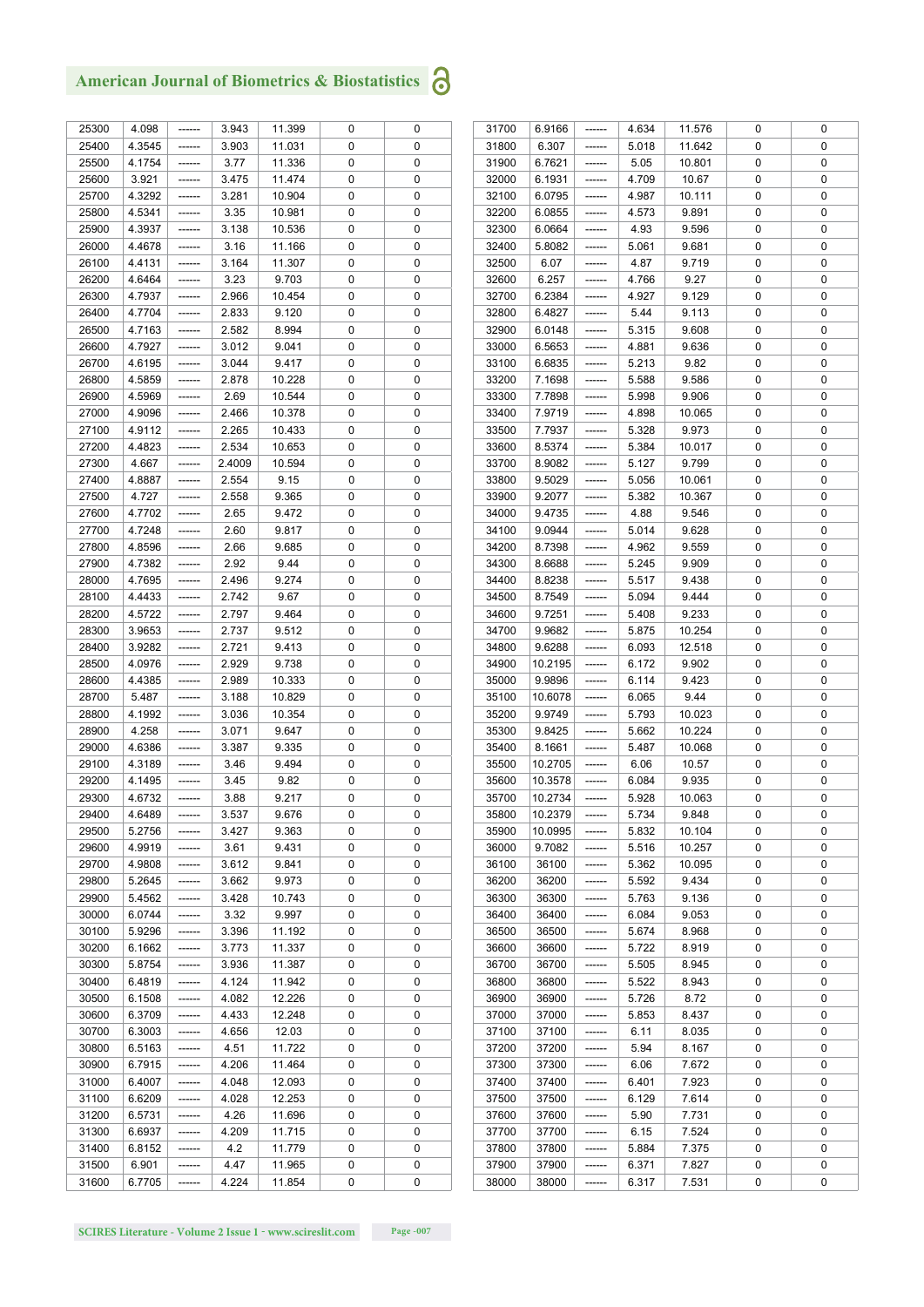| 38100 | 38100   | ------ | 6.34  | 7.327 | 0 | 0 |
|-------|---------|--------|-------|-------|---|---|
| 38200 | 38200   |        | 6.838 | 7.632 | 0 | 0 |
| 38300 | 38300   |        | 6.757 | 7.545 | 0 | 0 |
| 38400 | 38400   |        | 6.731 | 7.403 | 0 | 0 |
| 38500 | 38500   |        | 6.871 | 7.585 | 0 | 0 |
| 38600 | 38600   |        | 6.911 | 7.509 | 0 | 0 |
| 38700 | 38700   |        | 7.025 | 7.57  | 0 | 0 |
|       |         |        |       |       |   |   |
| 38800 | 38800   |        | 6.686 | 7.787 | 0 | 0 |
| 38900 | 38900   |        | 6.98  | 7.519 | 0 | 0 |
| 39000 | 39000   |        | 5.942 | 7.379 | 0 | 0 |
| 39100 | 39100   |        | 6.994 | 7.446 | 0 | 0 |
| 39200 | 39200   |        | 7.599 | 7.276 | 0 | 0 |
| 39300 | 39300   |        | 7.774 | 7.42  | 0 | 0 |
| 39400 | 39400   |        | 7.779 | 6.752 | 0 | 0 |
| 39500 | 39500   |        | 7.616 | 7.282 | 0 | 0 |
| 39600 | 39600   |        | 7.837 | 8.175 | 0 | 0 |
| 39700 | 39700   |        | 7.965 | 6.732 | 0 | 0 |
| 39800 | 39800   |        | 7.967 | 6.878 | 0 | 0 |
| 39900 | 39900   |        | 7.868 | 7.026 | 0 | 0 |
| 40000 | 40000   |        | 7.829 | 7.251 | 0 | 0 |
| 40100 | 8.6943  |        | 7.914 | 7.315 | 0 | 0 |
| 40200 | 8.6632  |        | 7.973 | 7.405 | 0 | 0 |
| 40300 | 8.921   |        | 8.182 | 7.648 | 0 | 0 |
| 40400 | 9.0153  |        | 8.318 | 7.997 | 0 | 0 |
|       |         |        |       |       |   |   |
| 40500 | 9.100   |        | 8.229 | 8.034 | 0 | 0 |
| 40600 | 8.8044  |        | 8.574 | 7.909 | 0 | 0 |
| 40700 | 9.3351  |        | 8.469 | 8.276 | 0 | 0 |
| 40800 | 9.1598  |        | 7.919 | 8.359 | 0 | 0 |
| 40900 | 9.5824  | ------ | 7.80  | 8.029 | 0 | 0 |
| 41000 | 9.3375  |        | 8.034 | 7.836 | 0 | 0 |
| 41100 | 9.5207  |        | 8.636 | 7.529 | 0 | 0 |
| 41200 | 9.866   |        | 8.604 | 7.527 | 0 | 0 |
| 41300 | 9.9955  |        | 8.992 | 7.322 | 0 | 0 |
| 41400 | 9.9817  |        | 9.303 | 7.695 | 0 | 0 |
| 41500 | 10.1614 |        | 9.694 | 7.442 | 0 | 0 |
| 41600 | 10.3015 |        | 10.04 | 7.106 | 0 | 0 |
| 41700 | ------  |        | 9.605 | 7.535 | 0 | 0 |
| 41800 |         |        | 9.391 | 7.656 | 0 | 0 |
| 41900 |         |        | 9.021 | 7.665 | 0 | 0 |
| 42000 |         |        | 8.861 | 7.574 | 0 | 0 |
|       |         |        |       |       |   |   |
| 42100 |         |        | 8.972 | 7.691 | 0 | 0 |
| 42200 |         |        | 9.014 | 7.817 | U | U |
| 42300 |         |        | 8.921 | 7.921 | 0 | 0 |
| 42400 |         |        | 8.714 | 7.77  | 0 | 0 |
| 42500 |         |        | 8.756 | 7.781 | 0 | 0 |
| 42600 |         |        | 8.724 | 7.802 | 0 | 0 |
| 42700 |         |        | 8.824 | 7.383 | 0 | 0 |
| 42800 |         |        | 8.627 | 7.796 | 0 | 0 |
| 42900 |         |        | 8.536 | 7.362 | 0 | 0 |
| 43000 |         |        | 8.514 | 7.262 | 0 | 0 |
| 43100 |         |        | 8.66  | 7.239 | 0 | 0 |
| 43200 |         |        | 8.23  | 7.171 | 0 | 0 |
| 43300 |         |        | 8.259 | 7.469 | 0 | 0 |
| 43400 |         |        | 8.465 | 7.48  | 0 | 0 |
| 43500 |         |        | 8.854 | 7.465 | 0 | 0 |
| 43600 |         |        | 8.663 | 7.796 | 0 | 0 |
|       |         |        |       |       |   |   |
| 43700 |         |        | 9.197 | 7.455 | 0 | 0 |
| 43800 |         |        | 8.634 | 7.309 | 0 | 0 |
| 43900 |         |        | 8.717 | 6.981 | 0 | 0 |
| 44000 |         |        | 8.862 | 6.959 | 0 | 0 |
| 44100 |         |        | 8.854 | 7.127 | 0 | 0 |
| 44200 |         |        | 8.695 | 7.052 | 0 | 0 |
| 44300 |         | -----  | 8.88  | 7.046 | 0 | 0 |
| 44400 |         |        | 8.656 | 7.177 | 0 | 0 |
|       |         |        |       |       |   |   |

| 44500 | ------ | ------- | 8.769  | 7.375 | 0 | 0 |
|-------|--------|---------|--------|-------|---|---|
| 44600 | ------ |         | 9.059  | 7.228 | 0 | 0 |
| 44700 | ------ |         | 9.463  | 7.286 | 0 | 0 |
| 44800 |        |         | 9.522  | 7.615 | 0 | 0 |
| 44900 | ------ | ------  | 9.91   | 8.005 | 0 | 0 |
| 45000 | ------ | ------  | 10.16  | 7.693 | 0 | 0 |
| 45100 | ------ | ------  | 10.272 | 7.905 | 0 | 0 |
| 45200 | ------ | ------  | 10.38  | 7.394 | 0 | 0 |
| 45300 |        |         | 10.18  | 7.458 | 0 | 0 |
| 45400 |        |         | 10.378 | 7.441 | 0 | 0 |
| 45500 | ------ | ------  | 10.54  | 7.551 | 0 | 0 |
| 45600 | ------ |         | 10.66  | 7.417 | 0 | 0 |
| 45700 |        |         | 9.959  | 7.236 | 0 | 0 |
| 45800 |        |         | 9.52   | 7.72  | 0 | 0 |
| 45900 |        |         | 10.004 | 7.352 | 0 | 0 |
| 46000 | ------ | ------  | 9.91   | 7.382 | 0 | 0 |
| 46100 | ------ | ------- | 9.95   | 7.829 | 0 | 0 |
| 46200 | ------ | ------  | 9.161  | 7.649 | 0 | 0 |
| 46300 | ------ | ------  | 9.416  | 7.395 | 0 | 0 |
| 46400 |        |         | 9.42   | 7.535 | 0 | 0 |
| 46500 |        | ------  | 9.368  | 7.145 | 0 | 0 |
| 46600 | ------ | ------  | 9.598  | 7.274 | 0 | 0 |
| 46700 | ------ | ------  | 9.94   | 7.194 | 0 | 0 |
| 46800 |        |         | 9.372  | 7.319 | 0 | 0 |
| 46900 | ------ | ------  | 9.555  | 7.414 | 0 | 0 |
| 47000 |        | ------- | 9.754  | 7.149 | 0 | 0 |
| 47100 | ------ | ------  | 9.147  | 7.431 | 0 | 0 |
| 47200 | ------ | ------  | 9.308  | 7.537 | 0 | 0 |
| 47300 |        | ------  | 9.844  | 7.71  | 0 | 0 |
| 47400 | ------ | ------  | 9.473  | 7.826 | 0 | 0 |
| 47500 | ------ | ------  | 9.279  | 7.469 | 0 | 0 |
| 47600 |        |         | 10.207 | 7.208 | 0 | 0 |
| 47700 | ------ | ------  | 10.692 | 7.537 | 0 | 0 |
| 47800 |        |         | ------ | 7.77  | 0 | 0 |
| 47900 |        |         | ------ | 7.856 | 0 | 0 |
| 48000 | ------ |         | ------ | 8.435 | 0 | 0 |
| 48100 |        |         |        | 7.13  | 0 | 0 |
| 48200 |        |         |        | 7.265 | 0 | 0 |
| 48300 | ------ | ------- | ------ | 7.42  | 0 | 0 |
| 48400 |        |         |        | 7.539 | 0 | 0 |
| 48500 | ------ | ------  | ------ | 7.868 | 0 | 0 |
| 48600 | ------ | ------  | ------ | 7.498 | 0 | 0 |
| 48700 |        |         |        | 7.402 | 0 | 0 |
| 48800 | ------ | ------  | ------ | 7.248 | 0 | 0 |
| 48900 | ------ | ------  | ------ | 8.189 | 0 | 0 |
| 49000 |        |         |        | 6.433 | 0 | 0 |
| 49100 | ------ | ------  | ------ | 6.542 | 0 | 0 |
| 49200 |        |         |        | 7.339 | 0 | 0 |
| 49300 |        | ------  | ------ | 7.597 | 0 | 0 |
| 49400 | ------ | ------  | ------ | 7.824 | 0 | 0 |
| 49500 | ------ |         | ------ | 7.779 | 0 | 0 |
| 49600 | ------ | ------  | ------ | 7.881 | 0 | 0 |
| 49700 | ------ | ------  | ------ | 7.927 | 0 | 0 |
| 49800 | ------ | ------  | ------ | 7.623 | 0 | 0 |
| 49900 | ------ | ------  | ------ | 7.576 | 0 | 0 |
| 50000 | ------ | ------  | ------ | 7.271 | 0 | 0 |

(4) Random Numbers Table by Rand Corporation [9]: This table consists of one million single

digits consisting of 200000 random numbers of five-digits each.

(5) Chakrabarty's Table of Random Two-digit Numbers [15]: This table consists of 10000 random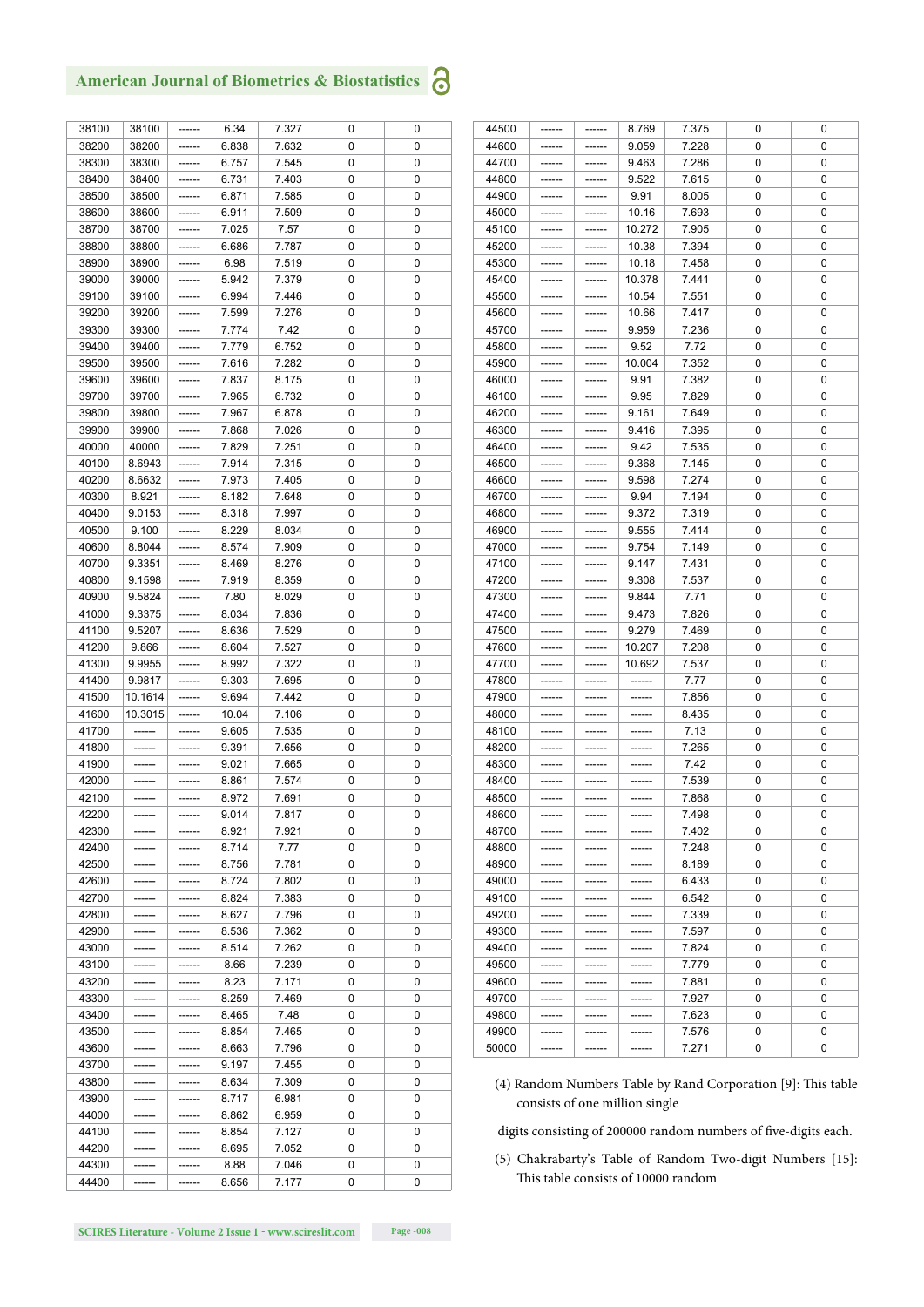| Table-2:                             |                                                         |  |  |  |  |  |
|--------------------------------------|---------------------------------------------------------|--|--|--|--|--|
| Name of the Random Numbers<br>Table  | Rank with respect to the Degree of<br><b>Randomness</b> |  |  |  |  |  |
| Due to Fisher & Yates                | 5                                                       |  |  |  |  |  |
| Due to Tippet                        | 4                                                       |  |  |  |  |  |
| Due to Kendall & Smith               | 3                                                       |  |  |  |  |  |
| Due to Rand Corporation              | 2                                                       |  |  |  |  |  |
| Due to Chakrabarty (both the tables) |                                                         |  |  |  |  |  |

two-digit numbers giving in all 20000 single digits.

(6) Chakrabarty's Table of Random Three-digit Numbers [16]: This table consists of 20000

random three-digit numbers giving in all 60000 single digits.

Let us consider Fisher and Yates random number table. This table consists of a total of 15000 single digits comprising of 7500 two-digit numbers viz.

00 , 01 , 02 , ........…… , 98 , 99

The test required in this study is to test whether the occurrences of the numbers appeared in the table is random. This is equivalent to a test to looked to make sure that equal numbers of 0s, 1s, 2s, 3s, ………..., 9s are present in the table.

Let the number of occurrences of the ten digits in the table be *N*..

Let

 $\mathbf{O}_i$  = Observed frequency of the digit *i* 

 $\& \overline{E_i}$  = Expected frequency of the digit *i* 

 $(i = 0, 1, 2, \dots, 9)$ 

among the *N* occurrences.

Then the  $\chi^2$  statistic for testing the null hypothesis

"the occurrences of the digits in the table is random"

i.e. "each digit has the probability 0.1 to occur in any position"

which is equivalent to testing of the null hypothesis that

"the discrepancy between the observed frequencies and the corresponding expected frequencies of the digits is insignificant"

is  

$$
\chi^2 = \frac{\sum \frac{(O_i - E_i)^2}{E_i}}{\chi^2}
$$

which follows  $\chi^2$  distribution with 9 degrees of freedom.

This statistic can be applied to test the randomness of the whole table or of any part of the table.

This statistic can similarly be applied in testing of the randomness of the other five tables.

It is mentioned here that the assumptions under which chisquare test is applicable hold good in the case of the occurrences of the numbers in each of the four tables.

In the case of each of the six tables of random numbers, frequency test has been applied to

1st 100, 1st 200, 1st 300, ......................., 1st 15000 , …………………….

occurrences of the ten digits in the table.

**SCIRES Literature - Volume 2 Issue 1 - www.scireslit.com Page -009**

The observed values of Chi-square Statistic obtained have been shown in (Table-1).

#### **FINDINGS AND DISCUSSIONS**

The following observations/findings have been obtained:

(1) In the case of Fisher & Yates Random Numbers Table, the highest observed value of chi-square with 9 degrees of freedom is 26.118. The theoretical value of chi-square with 9 degrees of freedom at 5%  $\&$  1% level of significance are 16.919  $\&$  21.666 respectively. Thus, the lack of randomness of Fisher & Yates Random Numbers Table can be regarded as significant not only at 5% level of significance but also at 1% level of significance. However, the observed value of chi-square corresponds to its theoretical value at 0.055% level of significance. Thus, the lack of randomness of Fisher & Yates Random Numbers Table can be regarded as insignificant up to 0.055% level of significance and significant at the level of significance  $< 0.055\%$ .

(2) In the case of Tippet's Random Numbers Table, the highest observed value of chi-square with 9 degrees of freedom is 15.814. The theoretical value of chi-square with 9 degrees of freedom at 5% level of significance is 16.919. Thus, the lack of randomness of Tippet's Random Numbers Table can be regarded as insignificant at 5% level of significance. However, the observed value of chi-square corresponds to its theoretical value at 7.5%level of significance. Thus, the lack of randomness of Tippet's Random Numbers Table can be regarded as insignificant up to 7.5% level of significance and significant at the level of significance < 7.5%.

(3) In the case of Kendall & Smith's Random Numbers Table, the highest observed value of chi-square with 9 degrees of freedom is 13.4 which is less than the corresponding theoretical value of chi-square at 5% level of significance. Thus, the lack of randomness of Kendall & Smith's Random Numbers Table can be regarded as insignificant at 5% level of significance. However, the observed value of chi-square with 9 degrees of freedom namely 13.4 corresponds to the theoretical value of chi-square with 9 degrees of freedom at 18.1% level of significance. Thus, the lack of randomness of Kendall & Smith's Random Numbers Table can be regarded as insignificant up to 18.1% level of significance and significant at the level of significance  $<$  18.1%.

(4) In the case of Random Numbers Table due to Rand Corporation, the highest observed value of chi-square with 9 degrees of freedom is 12.518 which is less than the corresponding theoretical value of chi-square at 5% level of significance. Thus, the lack of randomness of Random Numbers Table due to Rand Corporation can be regarded as insignificant at 5% level of significance. However, the observed value of chi-square with 9 degrees of freedom namely 12.518 corresponds to the theoretical value of chi-square with 9 degrees of freedom at 24% level of significance. Thus, the lack of randomness of Random Numbers Table due to Rand Corporation can be regarded as insignificant up to 24% level of significance and significant at the level of significance  $<$  24%.

(5) In the case of Random Numbers Table (of two-digit numbers) due to Chakrabarty, the observed values of chi-square have been found to be 0. Thus, there is no lack of randomness in this table and thus the table can be treated as properly random.

(6) In the case of Random Numbers Table (of three-digit numbers) due to Chakrabarty, the observed values of chi-square have also been found to be 0. Thus, there is no lack of randomness in this table and thus this table also can be treated as properly random.